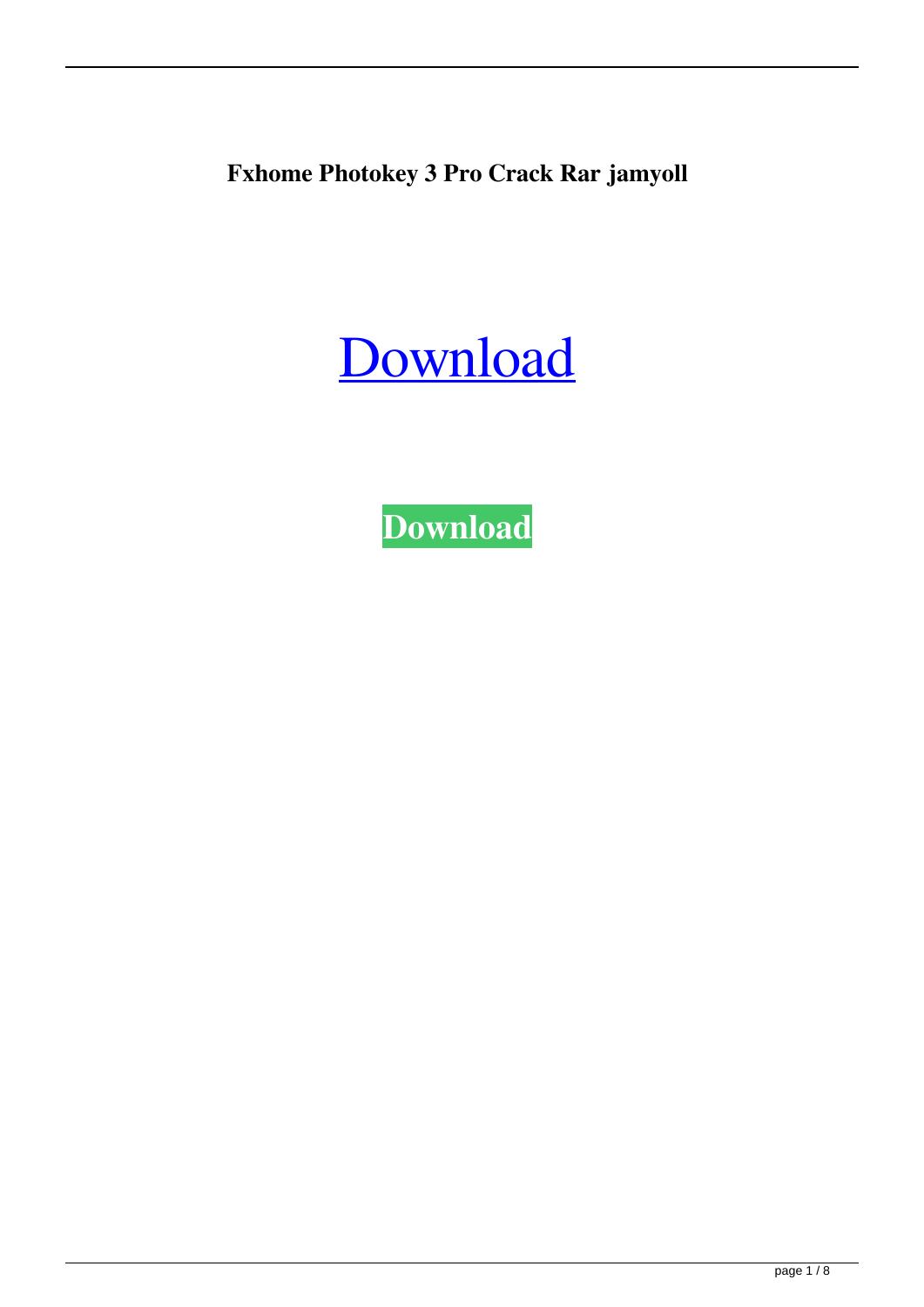Users can remove the background (including haze, haze, and fog) using the Fast Method. Home PhotoKey can remove backgrounds such as clothing, cluttered wall, trees, etc. from an image shot in studio environment. The reason is that home studio environment often contains a lot of green screen backgrounds. So if you have a lot of green screen backgrounds in your photos, it will be a great help for you to remove them all at once with a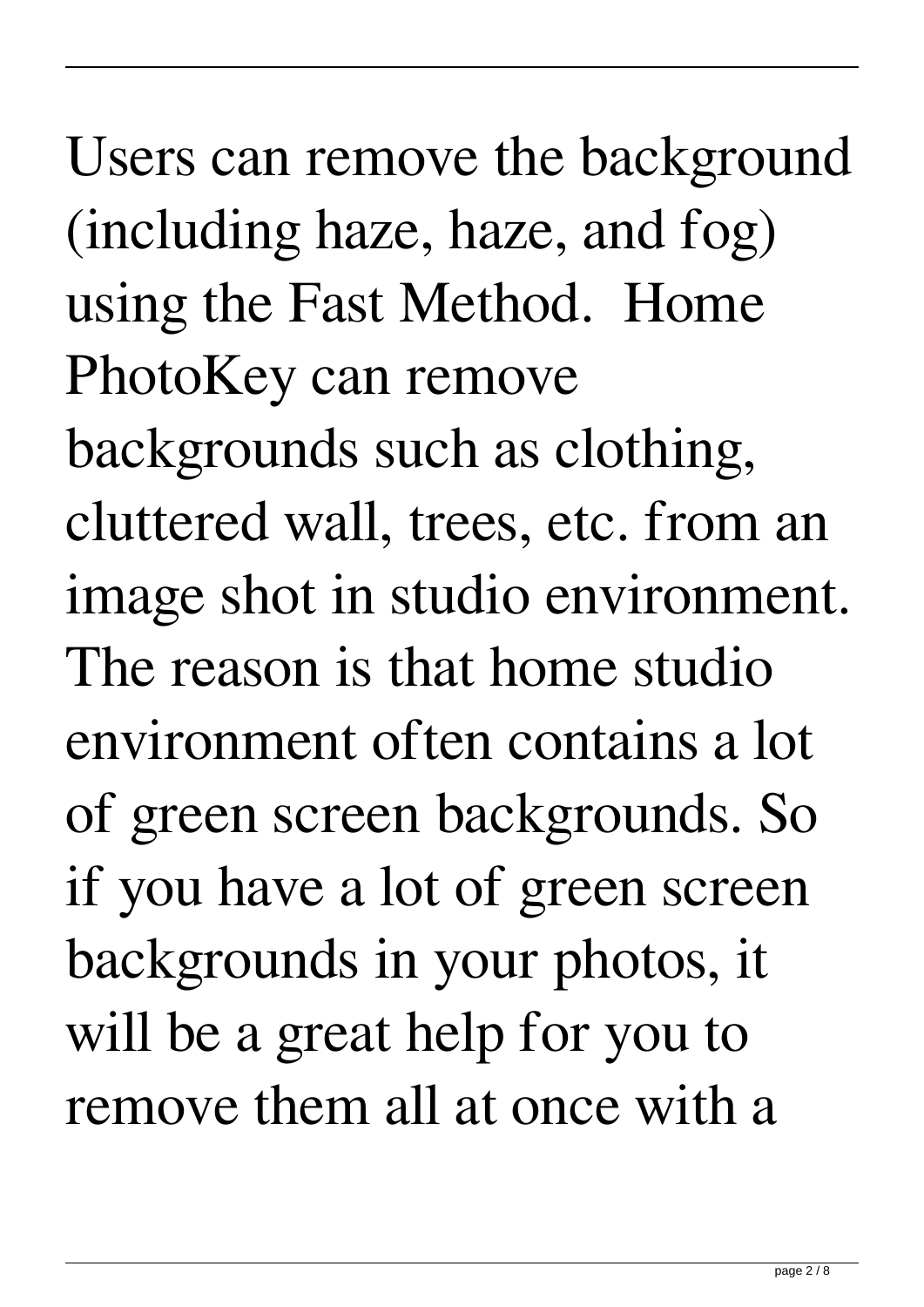single click. Why is it so famous? Home PhotoKey has become a very popular photo editing program. If you are a photographer and want to remove background, this photo editing software is a very good choice. If you are not very good at photo editing, don't worry because Home PhotoKey will do the job for you. It can remove the green screen background and give you great results. If you are a professional photographer, the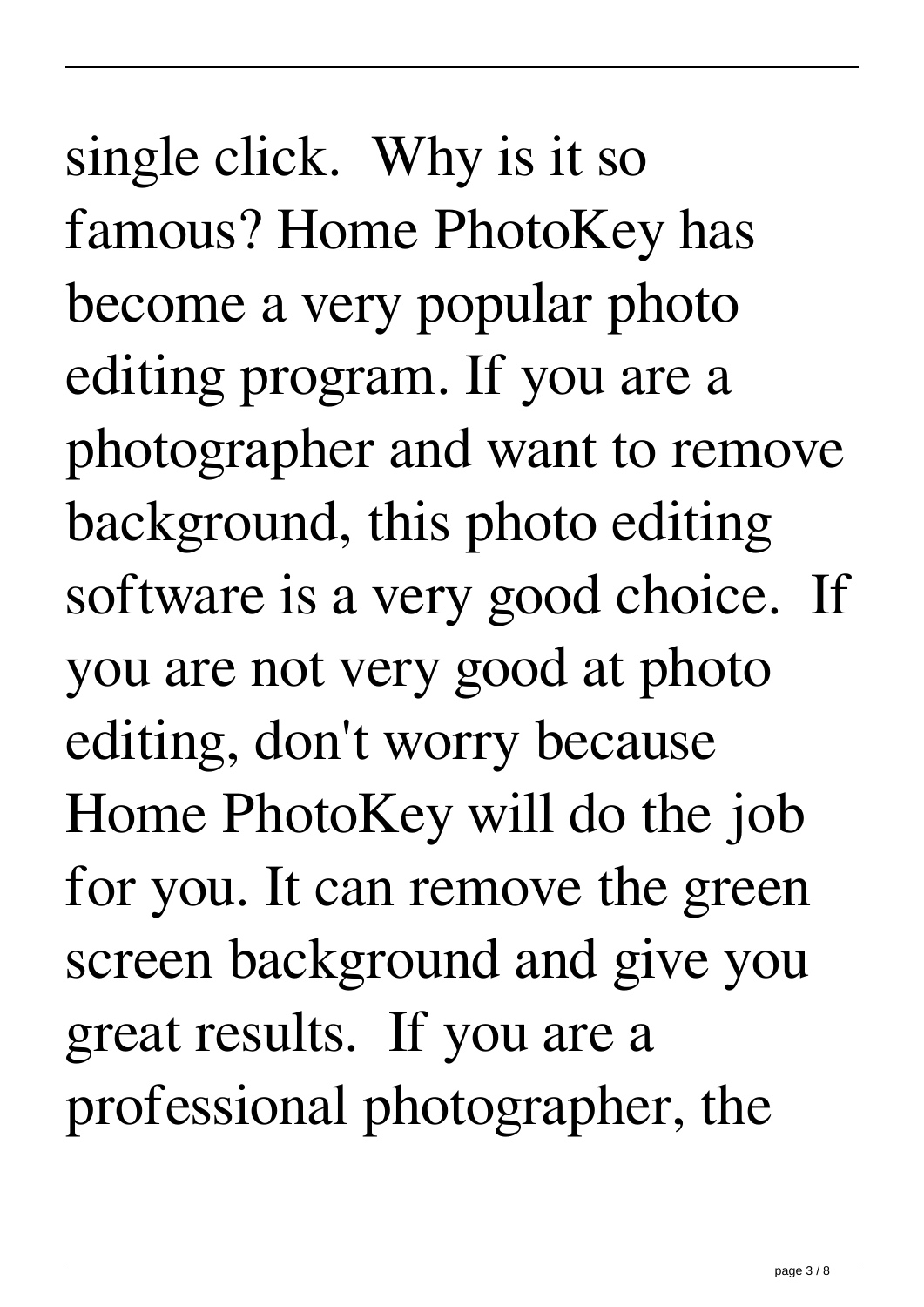software is a must for you. What makes Home PhotoKey unique? Home PhotoKey is a powerful and useful photo editing software. It's been designed to help professional photographers to batch-remove green screen backgrounds from their portrait photos and replace them. 1. Fast Method to Remove Green Screen Background. Home PhotoKey Pro will remove green screen backgrounds in a matter of seconds using the Fast Method.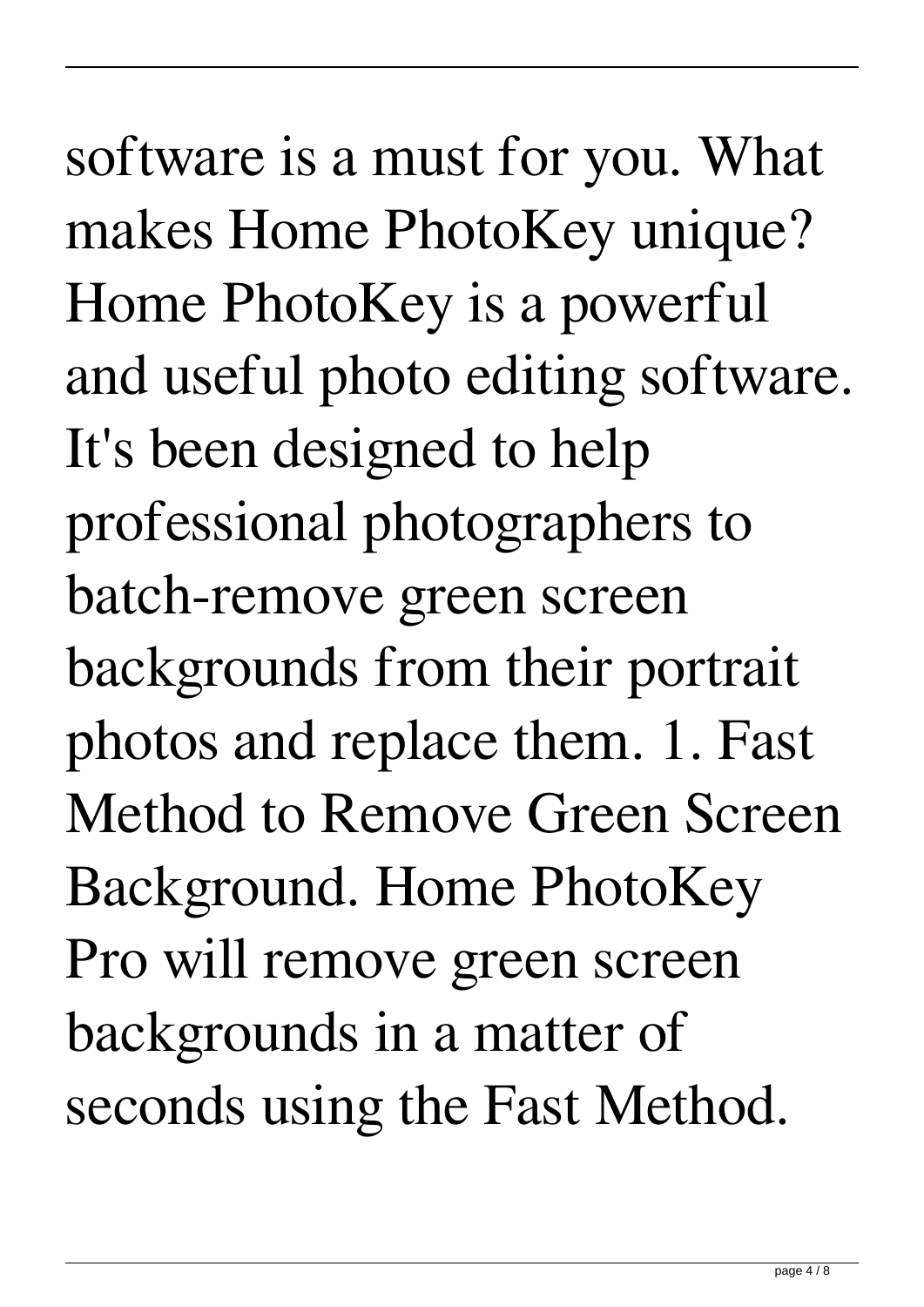2. Home PhotoKey Pro Has a Special Effect and Artistic Filter for Removing Cluttered Backgrounds. You can also use the Artistic Filter in Home PhotoKey Pro. It will remove the background which has a hard light or shadow by adding softness. 3. Use Video to Verify the Result. You can use the screen of the computer to verify the result. 4. Save the Batch Result in JPG, PNG, or TIF Format. You can save the result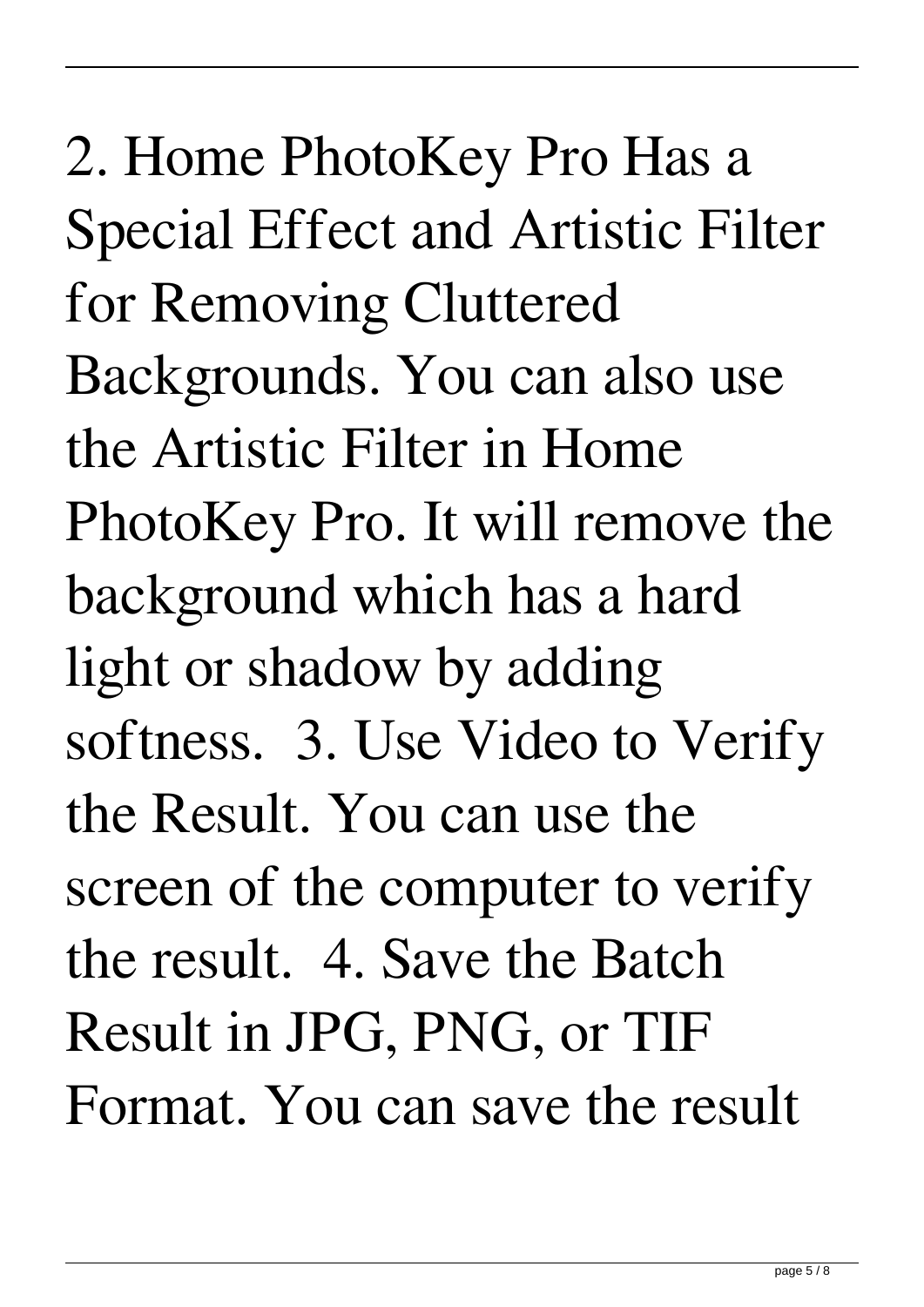in JPG, PNG, or TIF format. Home PhotoKey will be a valuable tool for you. Features of Home PhotoKey Pro Fast and Easy to use Removes Backgrounds including Clothing, Cluttered Wall, Trees, etc. Batch Process With a single click, it will remove the green screen backgrounds from a batch of photos Removes Cluttered Backgrounds The Artistic Filter will add the softness to the background which has a hard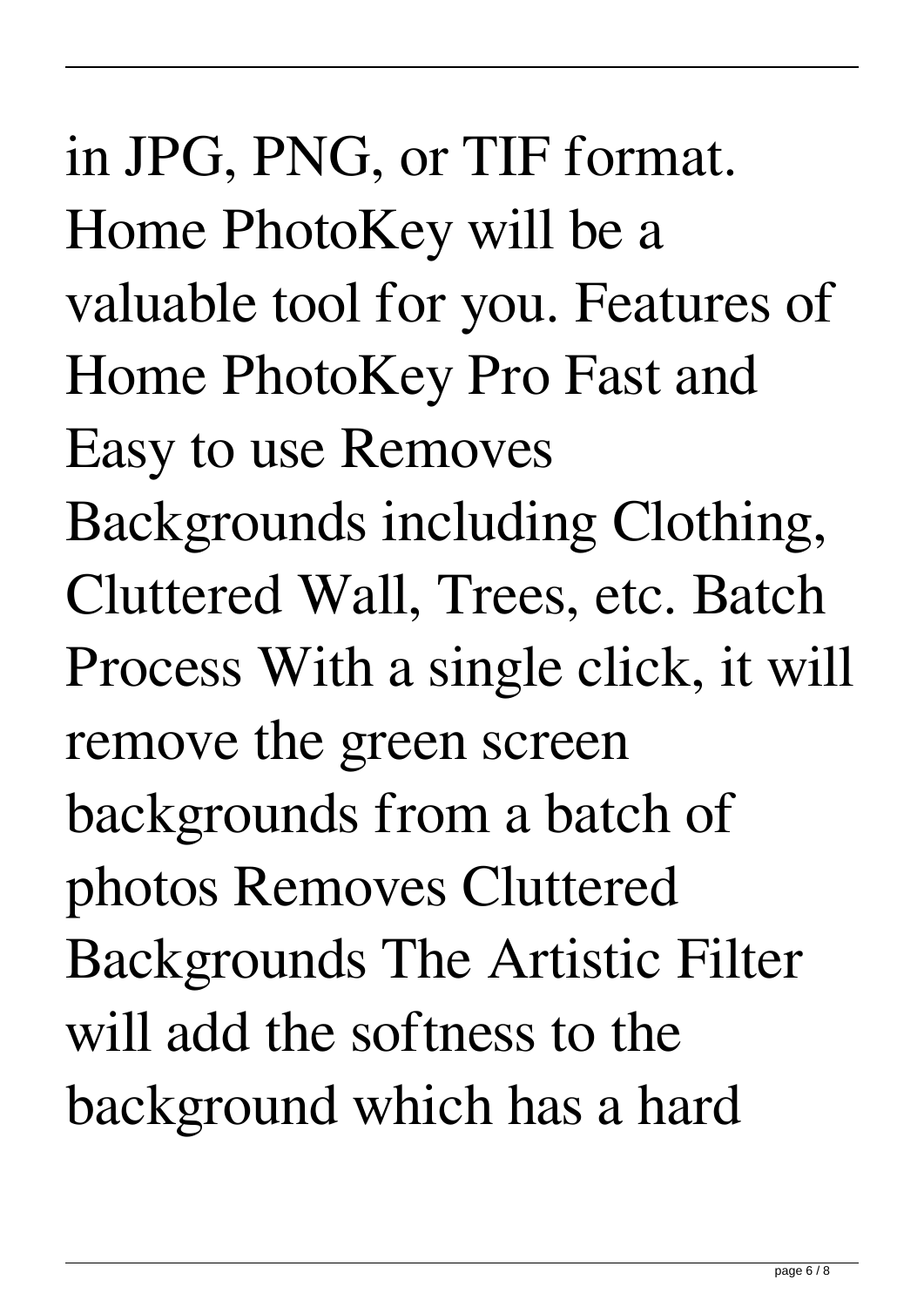## light or shadow Easily use Home PhotoKey Pro has been designed to